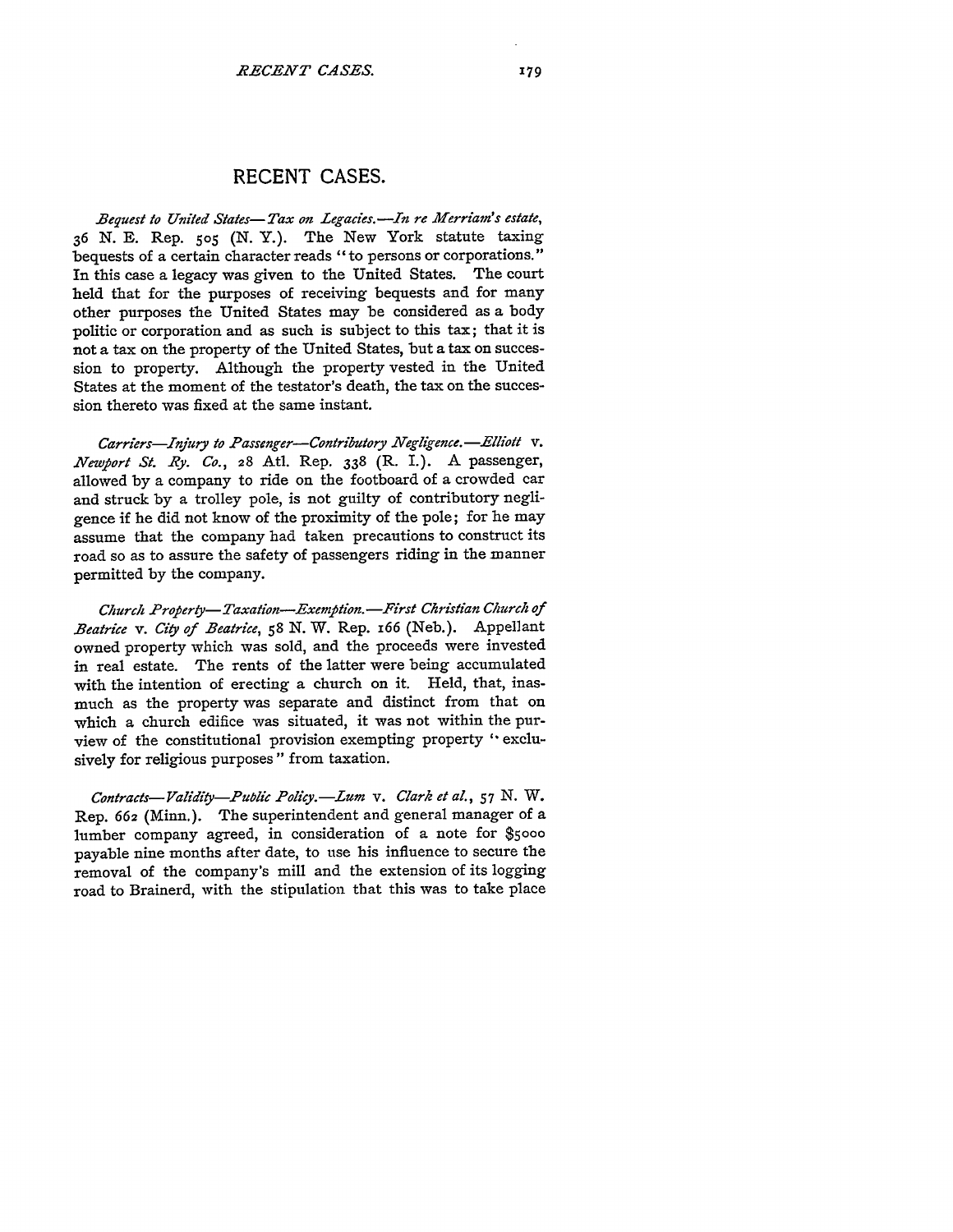before the note became due. This action was brought for the cancellation of the note. Held, that the contract was clearly against public policy and void, as it placed the agent in a position -where his own interests and his duty to his principal conflicted.

*Corporations-Liality of Stockholders-Action to ComPel Contribution* -Ewing et al. v. Stultz et al., 36 N. E. 170 (Indiana). In an action brought by certain stockholders of a corporation against other stockholders of the corporation to compel them to pay part of sums of money paid out by the plaintiffs to the company's laborers, it was held that where a statute makes the stockholders of manufacturing corporations individually liable for all debts due laborers and employees for services rendered to such corporation, the individual liability of such stockholders is secondary, not primary, and the resources of the corporation must be exhausted before the individual can be sought.

*Counties-Paupers' Coffins-Quarantine Law.-Meforton v. Val Verde Co.,* **25** S. W. Rep. 653 (Tex.). An injunction was granted to appellee in this case to restrain appellant from dividing up a claim and bringing several suits. The claim was for the price of coffins furnished at the request of the doctor charged with the care of those afflicted with the small-pox in an epidemic. Held, that since the State had charge of the quarantine which was established, it was liable for the expense of enforcing and maintaining it, and the judgment of the lower court in favor of appellee was affirmed.

*Courtesy-Delay in asserting Claim. -Thomasv. Hughes,* **25** S. W. Rep. 591 (Ken.). The plaintiff brought this action to obtain an estate for life in certain lands which he claimed by courtesy. The plaintiff did not establish beyond doubt that a live child was born, although the preponderance of the evidence was that the child was alive when born. The court held that even though the weight of evidence was in his favor, he was not entitled to recover since he had delayed for fourteen years to assert his claim. His conduct was inconsistent with the assertion of right which he attempted to make, and was held to make it almost conclusive .that he was aware that no issue was born alive.

*Customs Duties-Broken Glass.-United States v. Bache et al., 59* Fed. Rep. **762.** Congress, in passing a statute providing for the abandonment to the government of goods damaged in importation, evidently intended that all damaged goods should come under the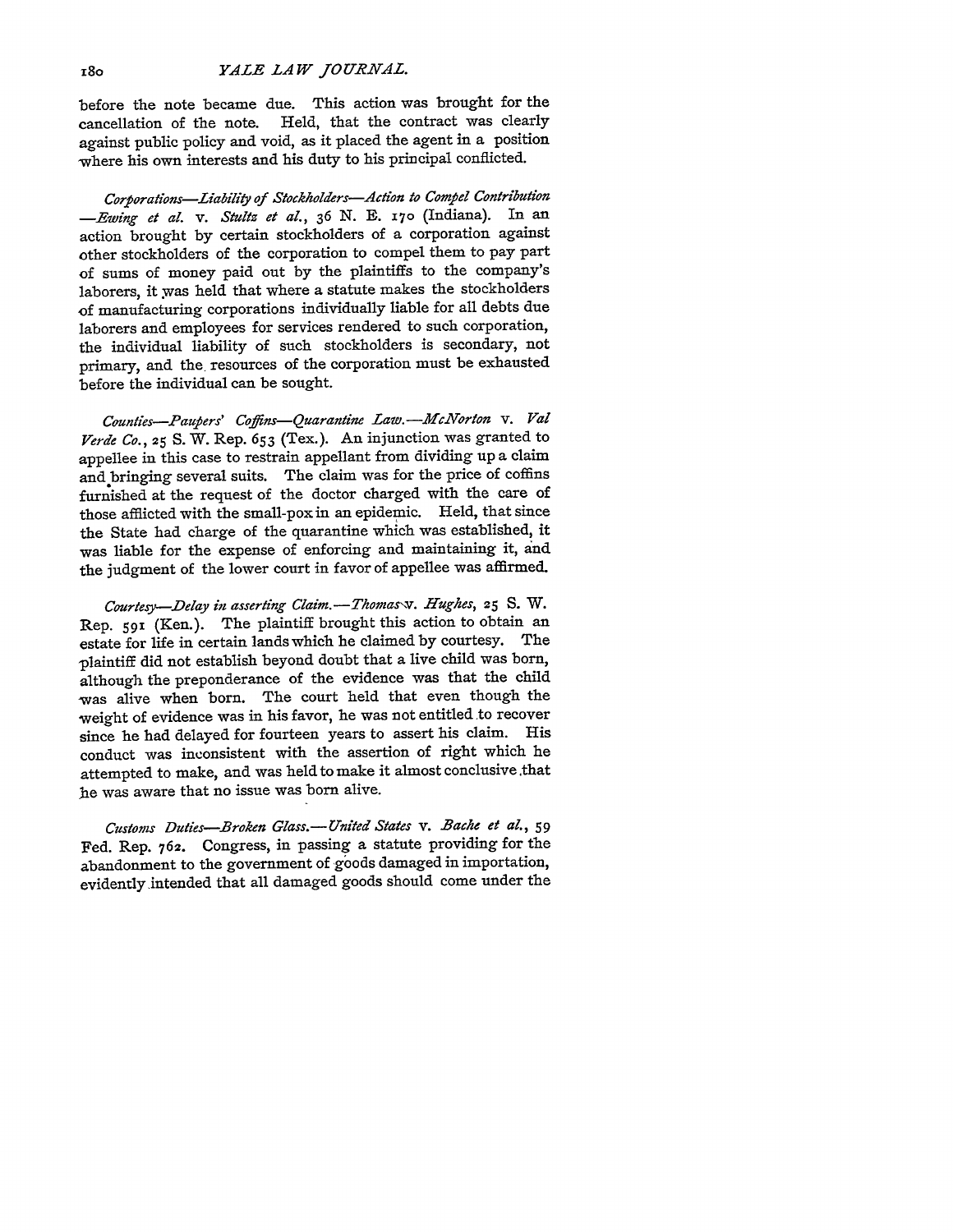operation of that statute. Hence, window glass broken in transit cannot be classed as "broken glass" and paid duty on as such but must be abandoned to the government or the full duty paid as on sound window glass.

*Electric Railways-Negligence.-Ellis v. Boston &- L. R. Co., 35* N. **E.** Rep. **1127** (Mass.). It is the duty of the motorman to exercise reasonable care in looking out for horses that may be frightened at the passing of the car, thus endangering the safety of the occupants of vehicles and those using the street, and to do what he can in the management of his car to aid the driver in controlling the horse. A disregard of this duty is negligence for which the company is liable.

*Bminent Domiain-Private 'Road-Right to take Private Proerty.- Welton v. Dickson* et *al., 57* N. W. Rep. *559* (Neb.). A statute of Nebraska, provided that when the lands of any person were so surrounded and enclosed as to cut off access to a public highway, commissioners should be appointed by the county board upon his petition to mark out a road to the nearest highway and assess damages to be paid to the owner of the land through which the road passed for the injury which he sustained. The plaintiff, road passed for the injury which he sustained. through whose land a road was being marked off by commissioners, sought and obtained an injunction to prevent them from proceeding further. The court held that the clause in the State constitution declaring that "the private property of no person shall be taken or damaged for public use without just compensation therefor," was an implied prohibition on the power of the legislature to take the private property of one person and transfer it to another for his private use even when compensation was made, and hence that, as there was no adequate remedy at law, an injunction was properly granted.

*General Average-Statutory Exemption-Exceptions in Bill of Lad*ing.- The Roanoke, 59 Fed. Rep. 161. A statute or exceptions in the bill of lading to the effect that the owner of vessel shall not be liable for damage to cargo resulting from fire or wet does not Telease him from liability to contribute to general average.

*Intoxicating Liquors-" Wilson Act. "-Bxparte Edgerton, 59* Fed. Rep. **1i5.** The "Wilson Act" of i89o making intoxicating liquors subject to the laws of the State into which they are transported immediately upon their arrival, whether in the original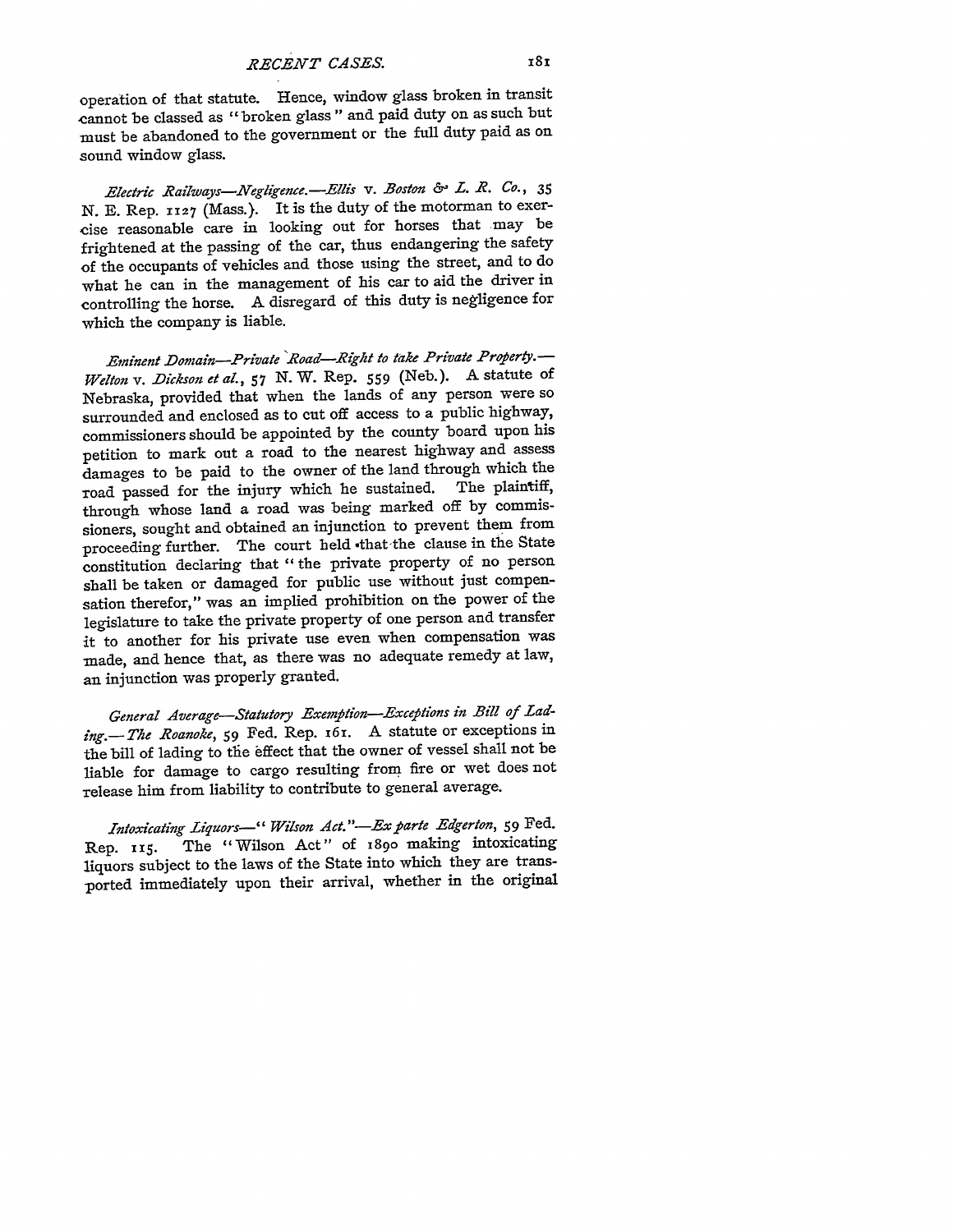package or not does not extend the power of the State so that laws passed by its assembly for the punishment of the importer are constitutional.

*Intoxicated Person-Purchase from- Conversion.- In Baird v. Howard,* 36 N. **E. 732** (Ohio), it was held that a purchase made when the seller was incompetent to contract by reason of intoxication, which incompetency the purchaser was aware of at the time and was taken advantage of by him, is fraudulent, and that the seller has his election to treat the possession of the purchaser as a conversion and recover its value in an action.

*Malicious Prosecution-Advice of Counsel as a Defense.* - Jonasen v. *Kennedy,* 58 N. W. Rep. **122** (Neb.). Defendant in error was tried on a charge of theft at the instance of appellant, and being acquitted, brought suit for damages for malicious prosecution and recovered. On appeal, the plaintiff, among other assignments of error, relied on the refusal of the judge to charge the jury that malice was rebutted and the suit for malicious prosecution must fail, if they found that the assistant county attorney who brought the complaint (which was sworn to by appellant upon his advice) was. acquainted with the material facts of the case, as a sufficient ground for setting aside the judgment of the lower court. Held, that a full, free and fair communication of the facts of the case must be proved to make the advice of counsel an available defense. and that the instruction was rightly refused.

*Mandamus-Governor's Exemption-Executive Powers.-State ex.* rel. Robb v. Stone, Governor, 25 S. W. Rep. 376 (Mo.). Relator, employed by a previous governor of the State as counsel for the State, under power given by the general assembly, performed his duty to the State as counsel, and, after the determination of the cause in which he was engaged, presented his claim together with his contract, against the State to the governor who refused to order it to be paid. Relator then sought an alternative writ of mandamus directed to the governor, commandinghim to order the claim to be paid. The defendant, waiving the issuance of the writ, demurred to the petition on the ground that the facts stated were insufficient. The court, disregarding the demurrer, held that, as the constitution divided the powers of government into the executive, legislative and judicial, and declared that no person or collection of persons charged with the exercise of the powers of one of these departments, shall exercise the powers belonging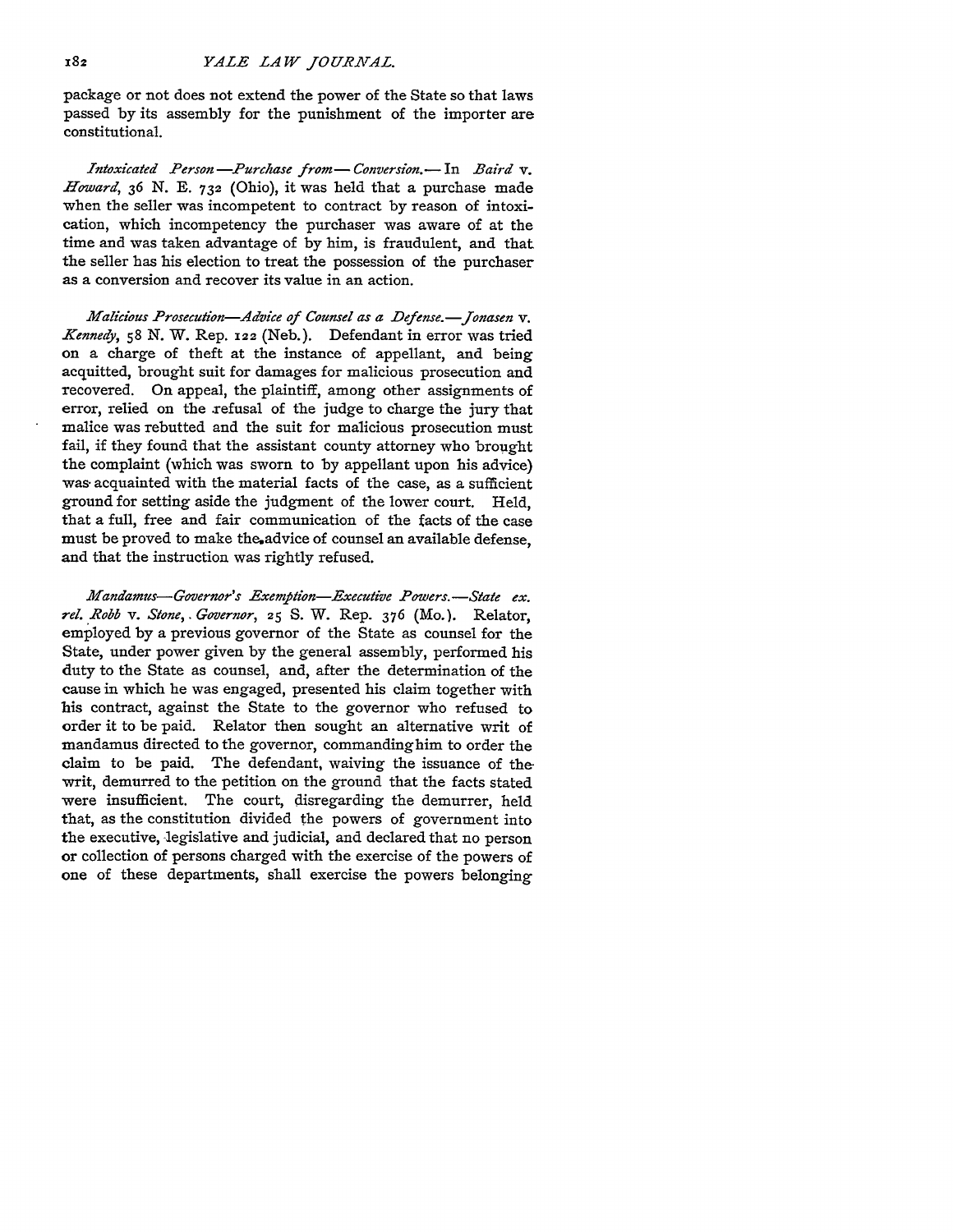## *RECENT CASES.*

properly to either of the others, except where it is expressly directed or permitted, it, as a portion of the judicial department of the government, could not interfere to control the exercise of the powers belonging exclusively to the executive department. The fact that the governor submitted to the jurisdiction of the court, and did not claim this exemption does not give the court authorityto render a judgment which it is unable to enforce.

*AMarriage-Locus Contracus.-In re Lum Hin Ying,* 59 Fed. Rep. **682.** - The law of China does not require the presence of the contracting parties to a marriage, and hence a marriage between a woman in China and a man in America, may be valid according to Chinese Law. A marriage that is valid where it is contracted is valid everywhere, but it is doubtful whether such a marriage is contracted in China or the United States. Hence it is held not valid in this country.

 $\emph{Municipal Corporations—Ordinances—Valiidity.}$ -City of Tarkio v. *Cook,* **25** S. W. Rep. **202** (Mo.). An ordinance of a municipal corporation was objected to in this case as being in conflict with a provision of the State constitution providing that "No bill shall contain more than one subject, which shall be clearly expressed in its title." Held, that the formal requirements of ordinances of municipal corporations depend on the provisions of their charters and statutes on the subject, and that this provision only applied to acts of the State legislature. It was also held that where a municipal corporation is given authority to maintain its "peace, **\* \* \*** health and welfare," and to "regulate billiard tables," an ordinance requiring billiard halls to be closed at nine **P.** M. is reasonable and valid.

*Post Office-Decoy Letters.-United States v. Adams,* 59 Fed Rep. 674. The use of decoy letters by a government inspector to obtain proof of the improper use of the mails is not justifiable when such letters carry any suggestion or inducement that they. be answered by mail.

*Real Estate Agents- Commission- Agreement to divide with Purchaser.-Scottet al. v. Lloydet al.,* 35 Pac. Rep. 733 (Col.). The plaintiffs, who were real estate agents, were entrusted **by** defendants with the sale of land at a fixed price, with the agreement that they were to receive five per cent. They found a purchaser, who agreed to buy the land on condition of receiving a rebatement